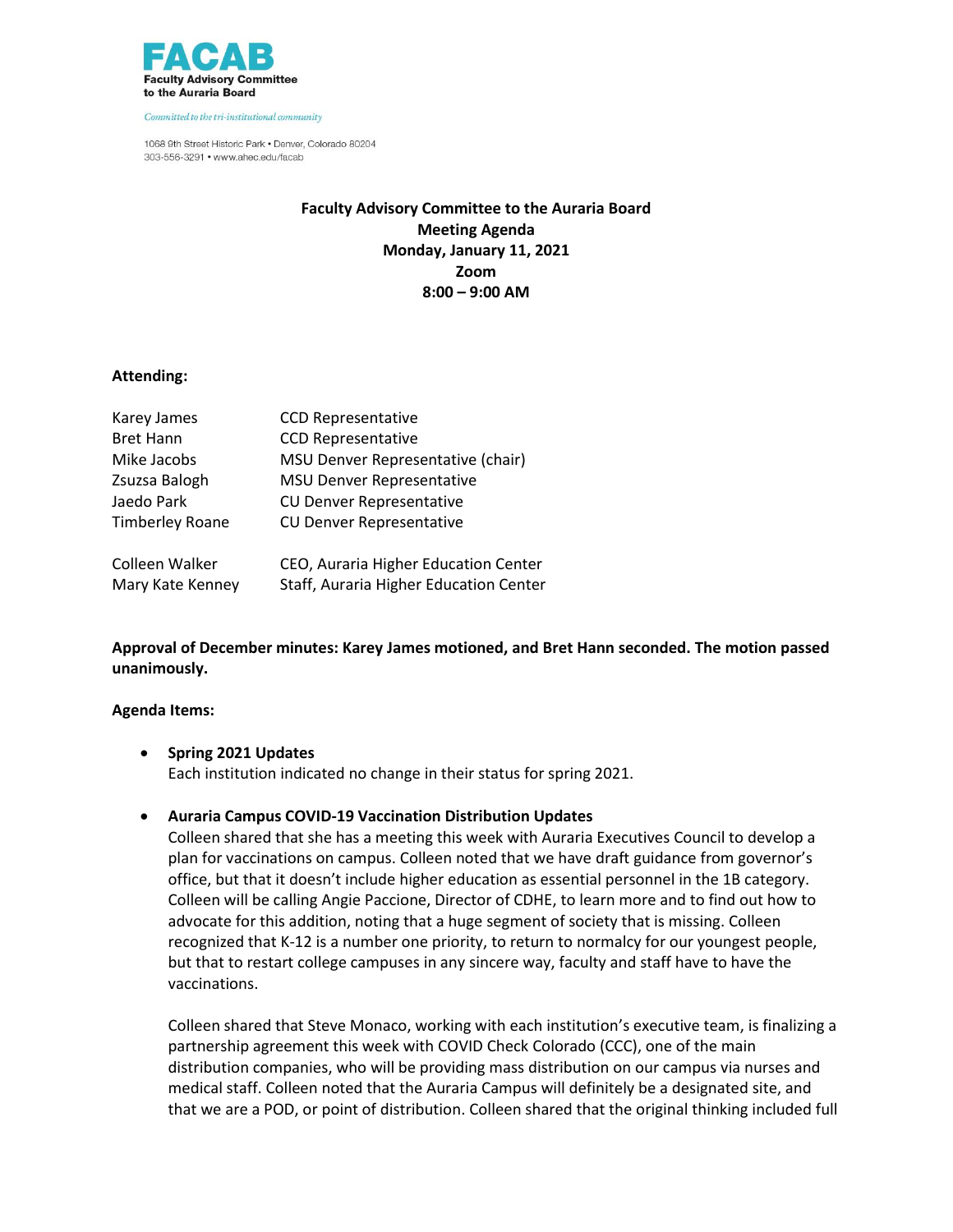

Committed to the tri-institutional community

1068 9th Street Historic Park . Denver, Colorado 80204 303-556-3291 • www.ahec.edu/facab

campus vaccination, over 42,000 students, faculty and staff, but that we might become a POD+ or POD ++. That means vaccinations for campus members + their family members + community members.

Colleen shared that the team is currently working on logistics, and that the distribution will likely happen in the 5<sup>th</sup> Street Garage with Elm Lot as a rest site for after receiving. CCC thinks they'll need space on campus through November, and we're working with them on how to vaccinate upwards of 3,000 per day. Colleen may come back and ask for a letter from FACAB that could be sent to state legislators lobbying for the inclusion of higher education.

## **Questions/Comments:**

Karey James is friends with someone involved in CCC, John Emerson, and shared that their process is easy.

Zsuzsa Balogh asked if the letter could wrap in the inclusion of family members.

Bret Hann asked if there is any public record for how groups are being prioritized in Colorado. Colleen said not public record per say, but a draft. Colleen can send around to the group. Bret asked if they had spoken to the board yet, and Colleen shared that the board is our next step to help connect.

Michael Jacobs asked about CCC. Colleen shared that they are one of the approved distribution companies, but that she doesn't know if they'll be included in the letter. Michael asked what they are able to report out to their respective institutions, and whether they are allowed to share that a letter is being drafted by the Governor and that K-12 and higher ed aren't exclusively included, and that CCC is going to be a partner on campus. Michael also asked when Colleen would like a letter written for the governor. Colleen shared that Thursday would be ideal. Michael volunteered to start drafting a letter, and Bret offered to help edit.

Colleen noted that availability plays a large part; supply, distribution, and prioritization. Fear is that if educators aren't explicitly called out, waiting until late summer puts fall on shaky standing.

# **Key and Building Access**

Michael shared that he has received a lot of complaints/heard a lot of complaints from essential faculty who couldn't get into the building, or whose key cards were cut off. Ultimately, it came down to them needing new cards. The employees tried to get new cards, but the process was difficult and they were asked to wait a week. The professors had to contact AHEC/ACPD to let them into the buildings to pick up necessary instruments needed to maintain. Michael noted that he doesn't think key cards are fully accessed to what they need to get to.

Bret understands that office administrator is supposed to be watching lists and updating with access control. Colleen will also speak to access control and Chantel Richardson. Colleen explained that Chantel can't activate without approval from the institutions, and those